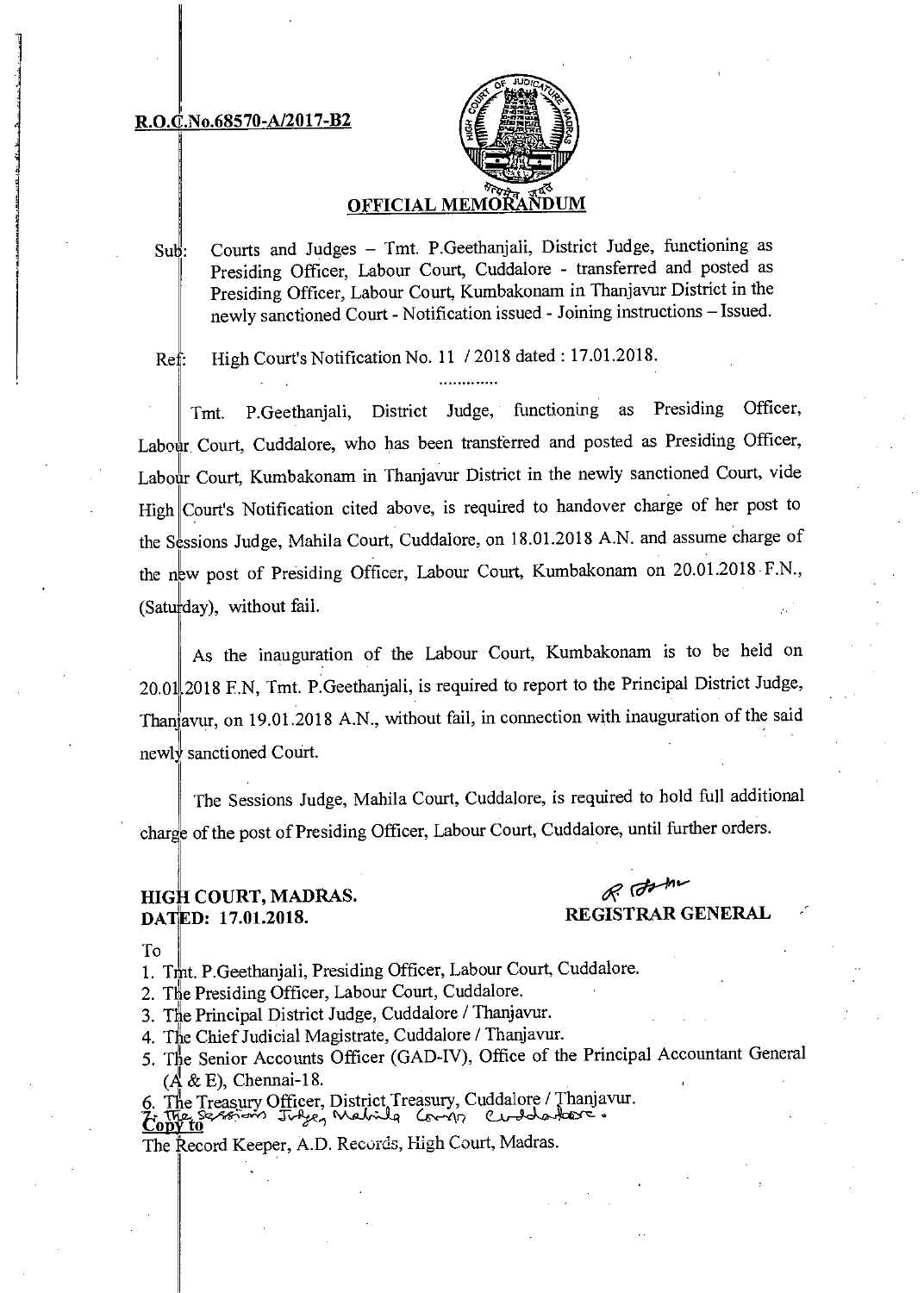#### R.O.C No.68570-A/2017-B2



DISTRICT JUDGE, TRANSFER & POSTING

### NOTIFICATION No. 11 / 2018

 $\mathbf{r} = \mathbf{r} \mathbf{r}$  ,  $\mathbf{r}$ 

The Government in G.0.(Ms).No.69, Labour and Employment (D2) Department, dated 17.04.2017, have issued orders for the Constitution of Labour Court at Kumbakonam comprising of three Districts viz., Thanjavur, Nagapattinam and Tiruvarur, in the cadre of District Judge:

> Tmt. P.Geethanjali, District Judge, functioning as Presiding Officer, Labour Court, Cuddalore, who has been appointed on transfer as Presiding Officer, Labour Court, Kumbakonam in Thanjavur District, in the newly sanctioned Court vide G.0.(MS).No.208, Labour and Employment (D2) Department, dated 11.12.2017 is transferred and posted as Presiding Officer, Labour Court, Kumbakonam in Thanjavur District, in the newly sanctioned Court.

# HIGH COURT, MADRAS.<br>DATED: 01.2018.

# REGISTRAR GENERAL

To

- 1. Tm. P. Geethanjali, Presiding Officer, Labour Court, Cuddalore.
- 2. The Presiding Officer, Labour Court, Cuddalore.
- 3. Thd Principal District Judge, Cuddalore / Thanjavur / Nagapattinam / Tiruvarur.
- 4. The Chief Judicial Magistrate, Cuddalore / Thanjavur / Nagapattinam / Tiruvarur.
- 5. The Senior Accounts Officer (GAD-IV), Office of the Principal Accountant General  $(A & E)$ , Chennai-18.
- 6. The Treasury Officer, District Treasury, Cuddalore / Thanjavur.

 $\dots$ 2